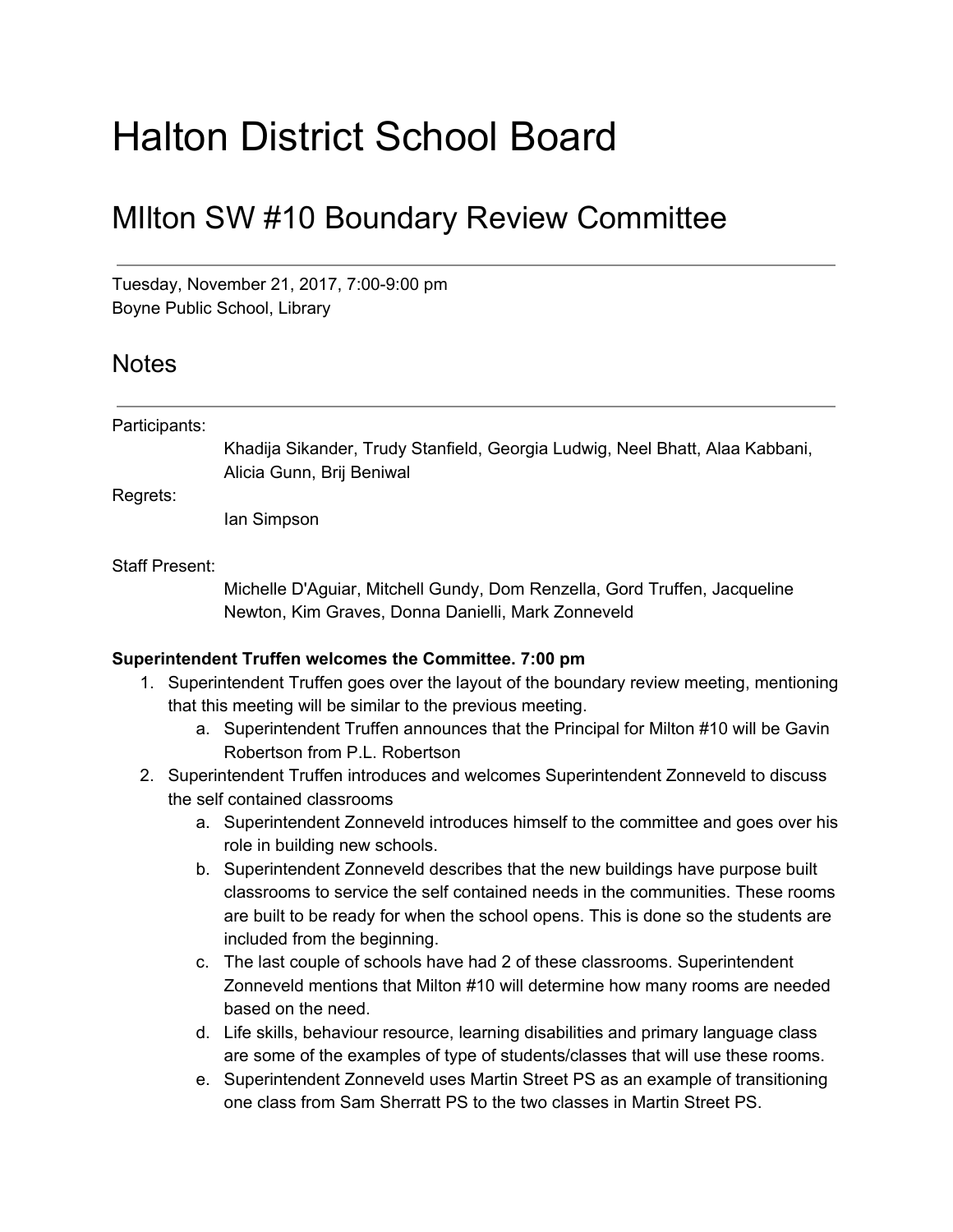- f. A question is asked about funding for these programs.
	- i. The students count as part of the general student population for the school. Superintendent Zonneveld mentions that there are grants that are applied for as well.
- g. Another question is if a student is assessed later in their school career and it's determined that they have a learning disability will their school change?
	- i. Superintendent Zonneveld says that we reinforce the idea of a student stay in their community and home school. And we do not want to take them away from that.
	- ii. Each situation is assessed individually. The school board encourages the parent involvement in this process.
- 3. Superintendent Truffen goes over the process, goals and guiding questions to keep in mind while reviewing the scenarios.
	- a. Superintendent Truffen reminds the committee what scenarios were removed, kept and improved upon from requests.
	- b. Superintendent Truffen hands the floor to Michelle who goes over the updated and new scenarios.
- 4. Michelle:
	- a. In Status quo, scenario 1a, and scenario 5 some of the numbers may have changed as new application for the Boyne East development is now added.
	- b. Scenario 1c
		- i. Similar to scenario 1a.
	- c. Scenario 1d
		- i. Similar to scenario 1a and scenario 1c.
		- ii. Taken a peace from Boyne and direct them to Anne J. MacArthur.
	- d. Scenario 1e
		- i. Similar to scenario 1c.
		- ii. Except for French Immersion catchment at Anne J. MacArthur is expanded.
		- iii. Boyne has a split cohort.
	- e. Scenario 1f
		- i. Expand Anne J. MacArthur around Leiterman Drive.
	- f. Scenario 6
		- i. Milton #10 is a single track school.
		- ii. Boyne's boundary shifts.
		- iii. A question is asked about combined classes.
			- 1. They are not to be concerned with at this point.
			- 2. Superintendent Truffen also mentions that combined classes are not a detriment to the schools or students. However it is not this committee's job to think about class organizations.
	- g. Scenario 7
		- i. Anne J. MacArthur's english catchment is expanded to Louis Saint Laurent Ave.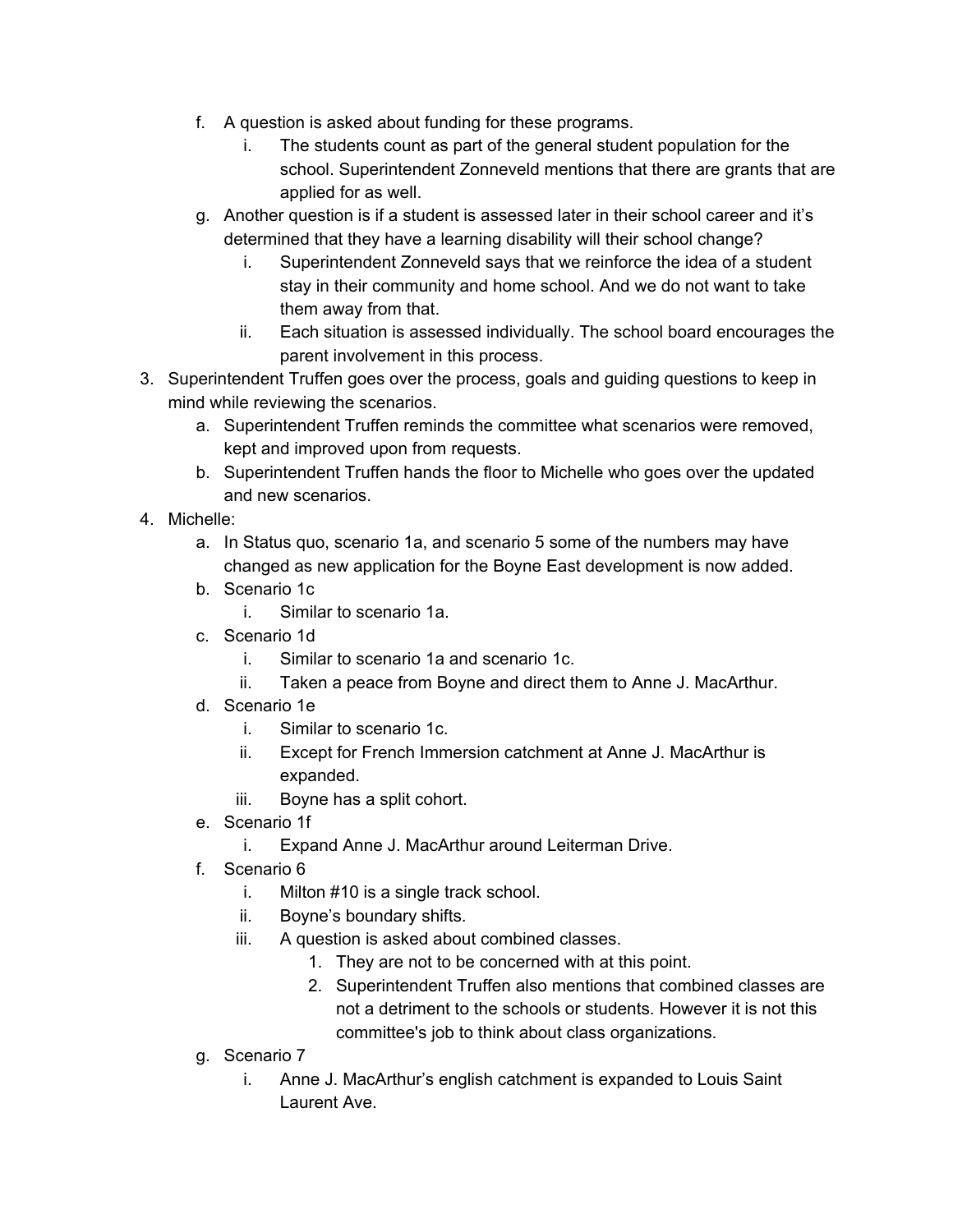- h. Scenario 8
	- i. Milton #10 is dual track.
	- ii. The change is near the Tiger Jeet Singh boundary.
- 5. Superintendent Truffen adds that scenario 8 puts siblings together.
	- a. Superintendent Truffen asks if there are any questions about scenario 8.
	- b. Michelle mentions that the numbers for 2017 have been updated to the October 31, 2017 numbers.
- 6. Superintendent Truffen mentions that there is one more meeting before the public meeting on January 9th, and would like to have around 4 scenarios to take to the public meeting.
- 7. A question is asked where Milton #11 will be located.
	- a. Dom replies that there are a couple or areas that we are looking at.
	- b. The school board will take whatever school site come us first.
	- c. The board have applied for finding for Milton #11, planned for 2020.
	- d. East of Bronte or west of the railway. Would be where the two sites are.
- 8. The committee breaks for discussion at 7:40pm
- 9. Committee comes back from discussion at 8:17pm
- 10. Trustee Danielli asks:
- 11. What can we not support
	- a. Both groups agree to remove scenario 1d, scenario 6, and scenario 7.
- 12. What scenarios do we like best.
	- a. Both groups agree to keep scenario 1e.
		- i. Superintendent Truffen's concern that 1d, 1e, 1f, are splitting up a community.
		- ii. Not only are we cutting the community in half but we are separating families.
	- b. Both groups agree to keep scenario 1c.
		- i. Pros: Very similar to 1e
	- c. Both groups agree to keep scenario 5
	- d. Both groups agree to keep scenario 8
		- i. An issue is with some of the students will have moved too many times.
		- ii. The Tiger Jeet Singh corner has never changed schools.
- 13. Discussion about scenario 8.
	- a. Brings sibling together
	- b. Reduces busses.
	- c. There is a significant change to Boyne.
		- i. Boyne will be loosing 84 english students.
	- d. A member of the committee notes that there could be potentially 3 different schools for a family.
		- i. Suppers will step in in this situation and find what works best for the family.
		- ii. Superintendent Truffen suggest grandparenting as an option.
	- e. If something only affects a few families it would not be written into the report.